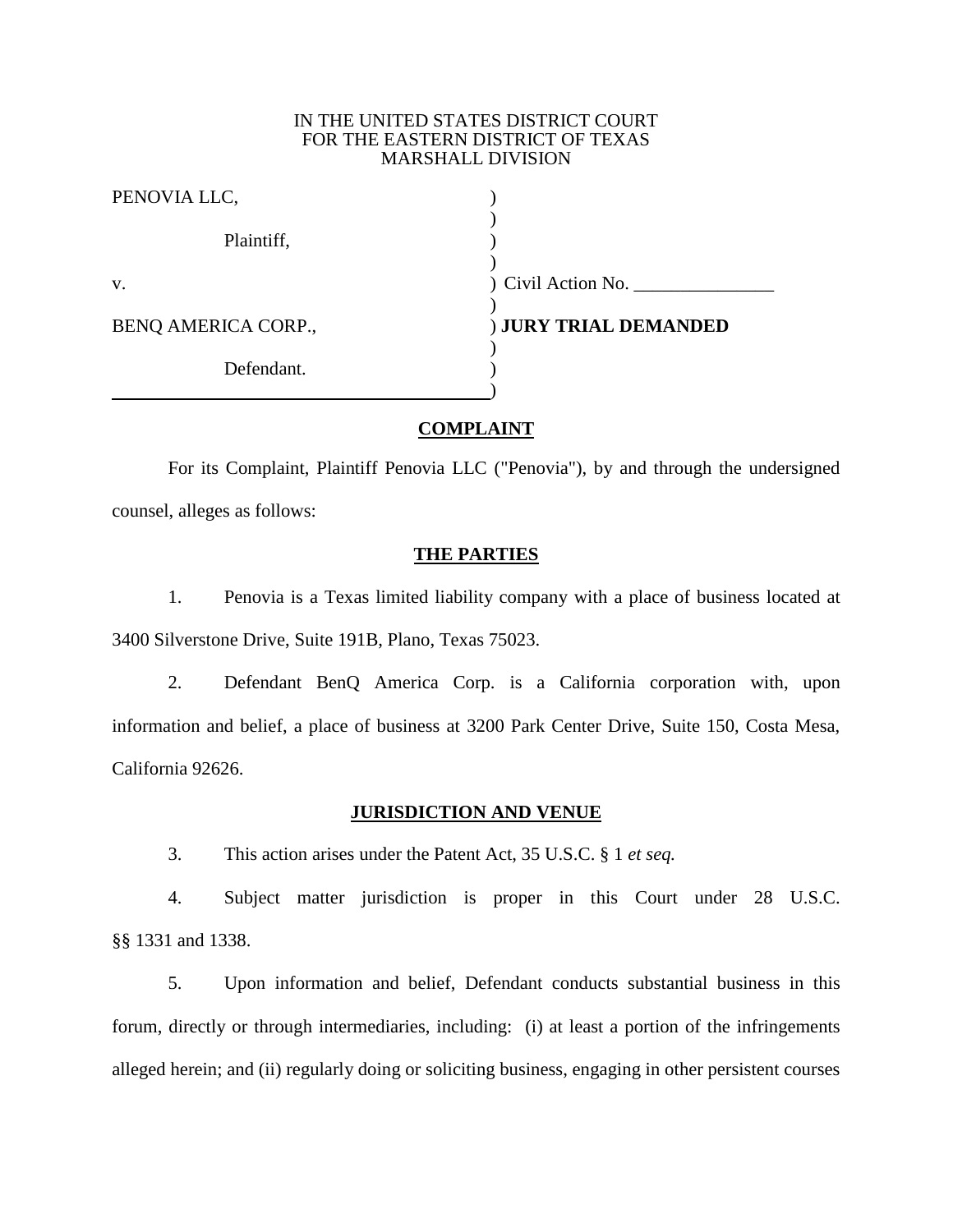of conduct and/or deriving substantial revenue from goods and services provided to individuals in this district.

6. Venue is proper in this district pursuant to §§ 1391(b), (c) and 1400(b).

#### **THE PATENT-IN-SUIT**

7. On October 13, 1998, United States Patent No. 5,822,221 (the "'221 patent"), entitled "Office Machine Monitoring Device" was duly and lawfully issued by the U.S. Patent and Trademark Office. A true and correct copy of the '221 patent is attached hereto as Exhibit A.

8. Penovia is the assignee and owner of the right, title and interest in and to the '221 patent, including the right to assert all causes of action arising under said patent and the right to any remedies for infringement of it.

## **COUNT I – INFRINGEMENT OF U.S. PATENT NO. 5,822,221**

9. Penovia repeats and realleges the allegations of paragraphs 1 through 8 as if fully set forth herein.

10. Without license or authorization and in violation of 35 U.S.C. § 271(a), Defendant has infringed and continues to infringe the '221 patent by making, using, offering for sale, and/or selling within this district and elsewhere in the United States and/or importing into this district and elsewhere in the United States, products or services related to office machine monitoring systems, including but not limited to the Joybook Lite U121.

11. Penovia is entitled to recover from Defendant the damages sustained by Penovia as a result of Defendant's infringement of the '221 patent in an amount subject to proof at trial, which, by law, cannot be less than a reasonable royalty, together with interest and costs as fixed by this Court under 35 U.S.C. § 284.

2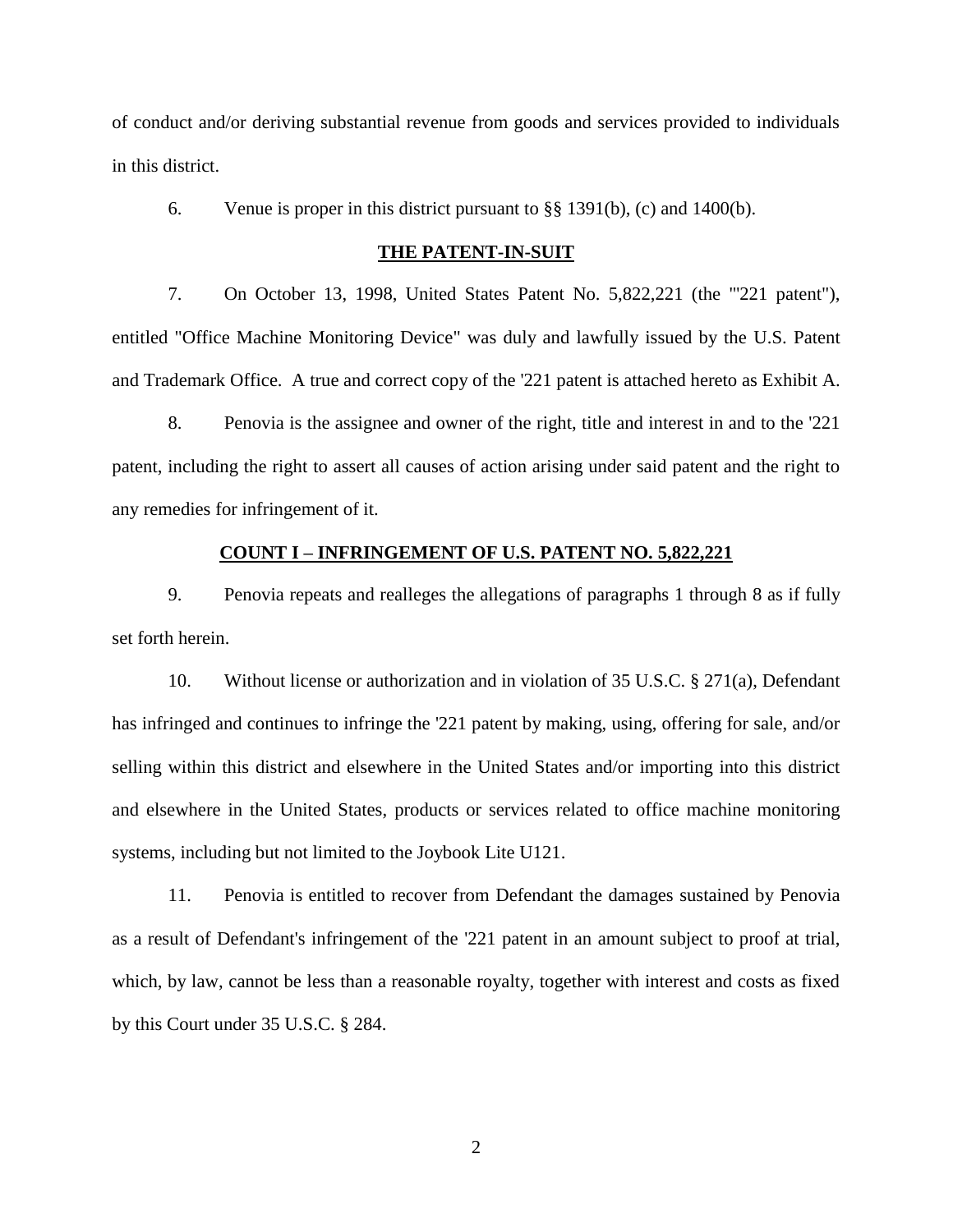#### **JURY DEMAND**

Penovia hereby demands a trial by jury on all issues so triable.

# **PRAYER FOR RELIEF**

WHEREFORE, Penovia requests that this Court enter judgment against Defendant as follows:

A. An adjudication that Defendant has infringed the '221 patent;

B. An award of damages to be paid by Defendant adequate to compensate Penovia for Defendant's past infringement of the '221 patent and any continuing or future infringement through the date such judgment is entered, including interest, costs, expenses and an accounting of all infringing acts including, but not limited to, those acts not presented at trial;

C. A declaration that this case is exceptional under 35 U.S.C. § 285 and an award of Penovia's reasonable attorneys' fees; and

D. An award to Penovia of such further relief at law or in equity as the Court deems just and proper.